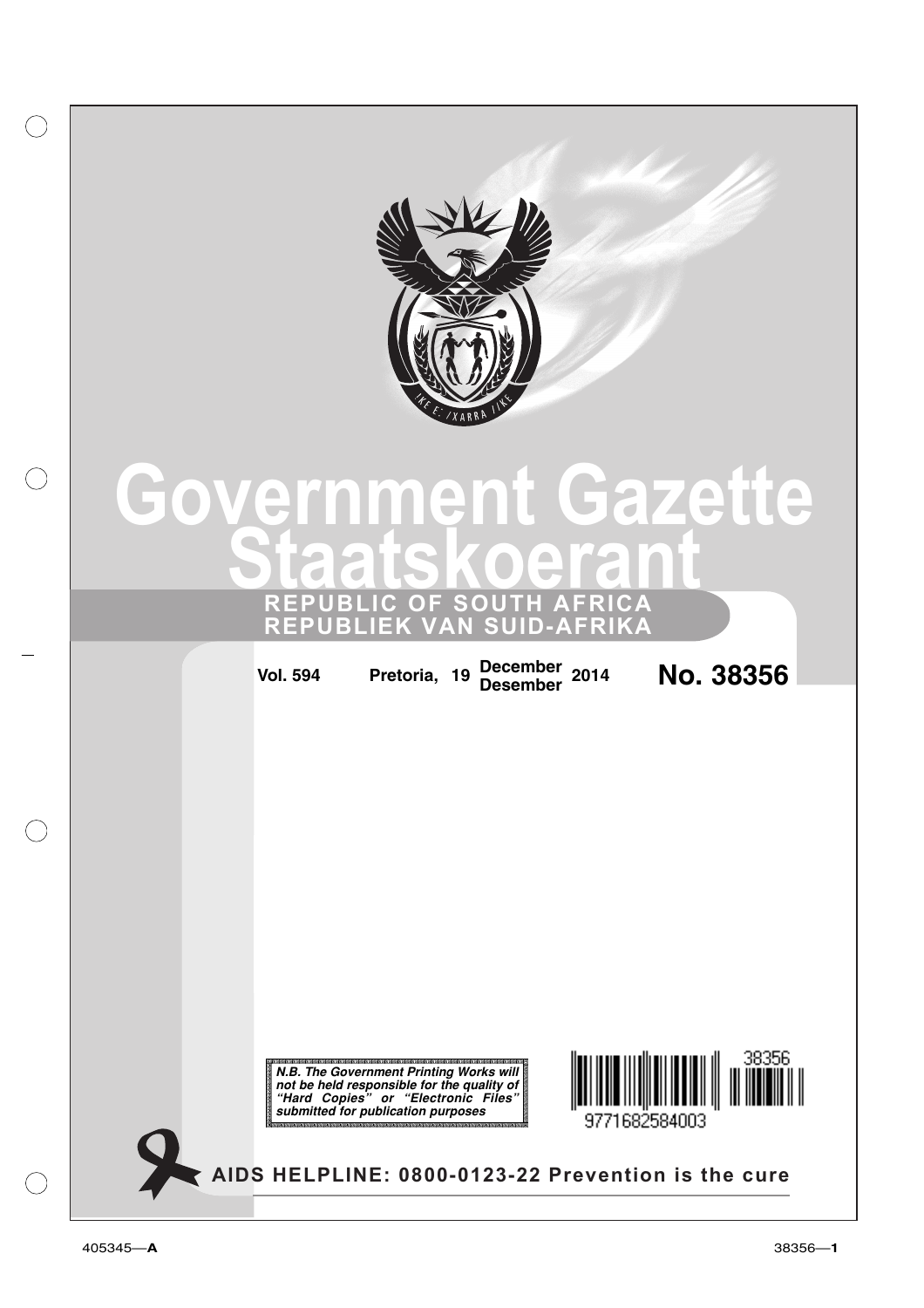## **IMPORTANT NOTICE**

**The Government Printing Works will not be held responsible for faxed documents not received due to errors on the fax machine or faxes received which are unclear or incomplete. Please be advised that an "OK" slip, received from a fax machine, will not be accepted as proof that documents were received by the GPW for printing. If documents are faxed to the GPW it will be the sender's responsibility to phone and confirm that the documents were received in good order.**

**Furthermore the Government Printing Works will also not be held responsible for cancellations and amendments which have not been done on original documents received from clients.**

|      | <b>CONTENTS • INHOUD</b>                                                                                     |             |                |
|------|--------------------------------------------------------------------------------------------------------------|-------------|----------------|
| No.  |                                                                                                              | Page<br>No. | Gazette<br>No. |
|      | <b>GOVERNMENT NOTICE</b>                                                                                     |             |                |
|      | <b>Basic Education, Department of</b>                                                                        |             |                |
|      | Government Notice                                                                                            |             |                |
| 1044 | National Education Policy Act (27/1996): Approval of the Policy on Screening, Identification, Assessment and |             | 38356          |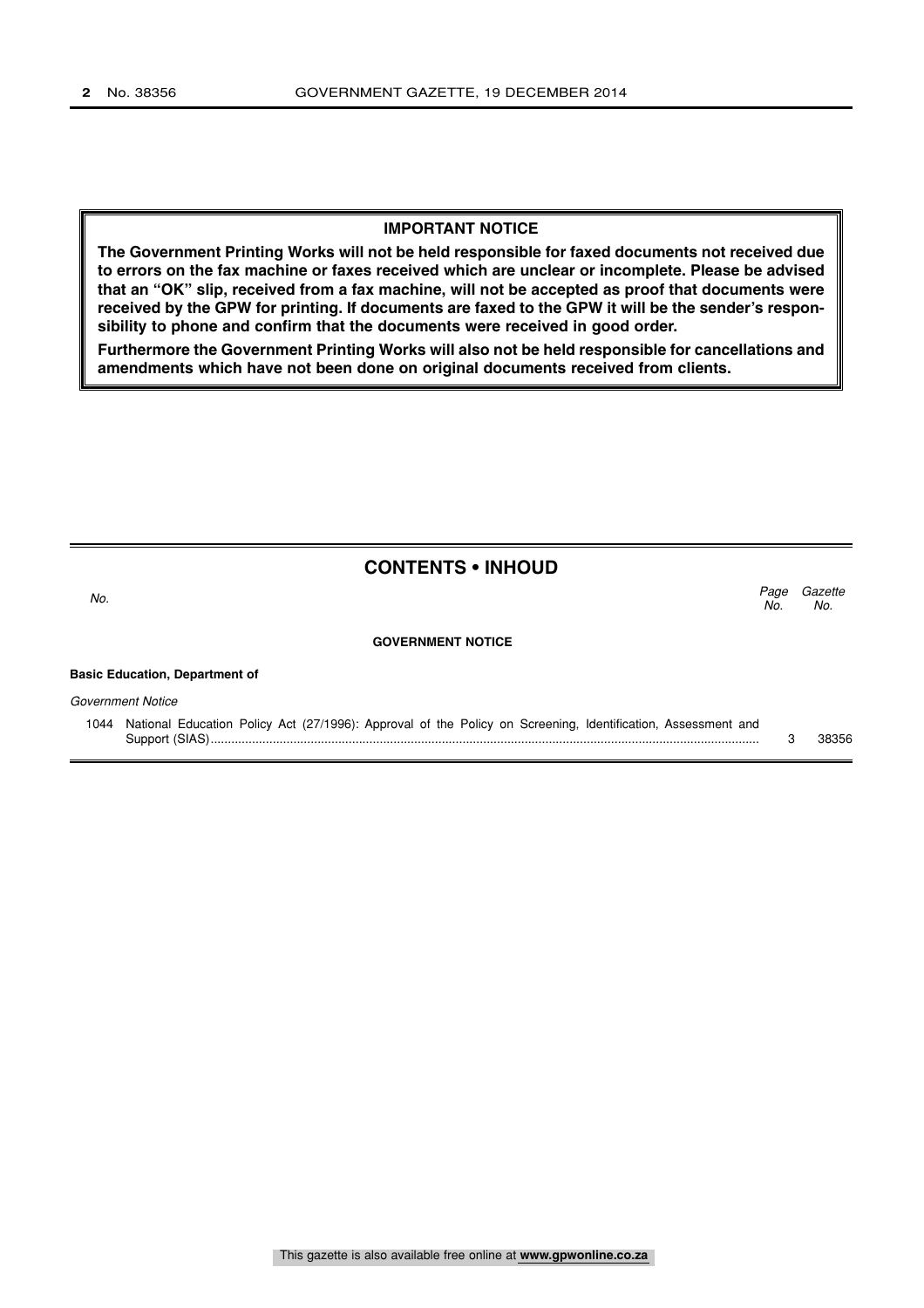# GOVERNMENT NOTICE

# **DEPARTMENT OF BASIC EDUCATION**

### **No. 1044 19 December 2014**

NATIONAL EDUCATION POLICY ACT, 1996 (ACT NO. 27 OF 1996)

APPROVAL OF THE POLICY ON SCREENING, IDENTIFICATION, ASSESSMENT AND SUPPORT (SIAS)

1. I, Angelina Matsie Motshekga, Minister of Basic Education, after consultation with the Council of Education Ministers and in terms of Sections 3(4) (i), (o) and (p) of the National Education Policy Act, 1996 (No. 27 of 1996) read in conjunction with section 5 (1), (2), (6), (8) and (9) and section 12 (4) and (5) of the South African Schools Act, 1996 (Act No. 84 of 1996), hereby approve the Policy on Screening, Identification, Assessment and Support.

# AVAILABILITY OF DOCUMENTS

- 2. The Policy on Screening, Identification, Assessment and Support is obtainable on the following Departmental websites: http://www.education.gov.za / http://www.thutong.doe.gov.za
- 3. Hard copies of the Policy on Screening, Identification, Assessment and Support are also obtainable from the Department of Basic Education at 222 Struben Street, Pretoria 0002, fax 012 323 7749 or e-mail: schoeman.m@dbe.gov.za.

-1.c°c---------i-\Q---lf-t--4-1

MRS AM MOTSHEKGA, MP MINISTER OF BASIC EDUCATION DATE: 10/12/2014